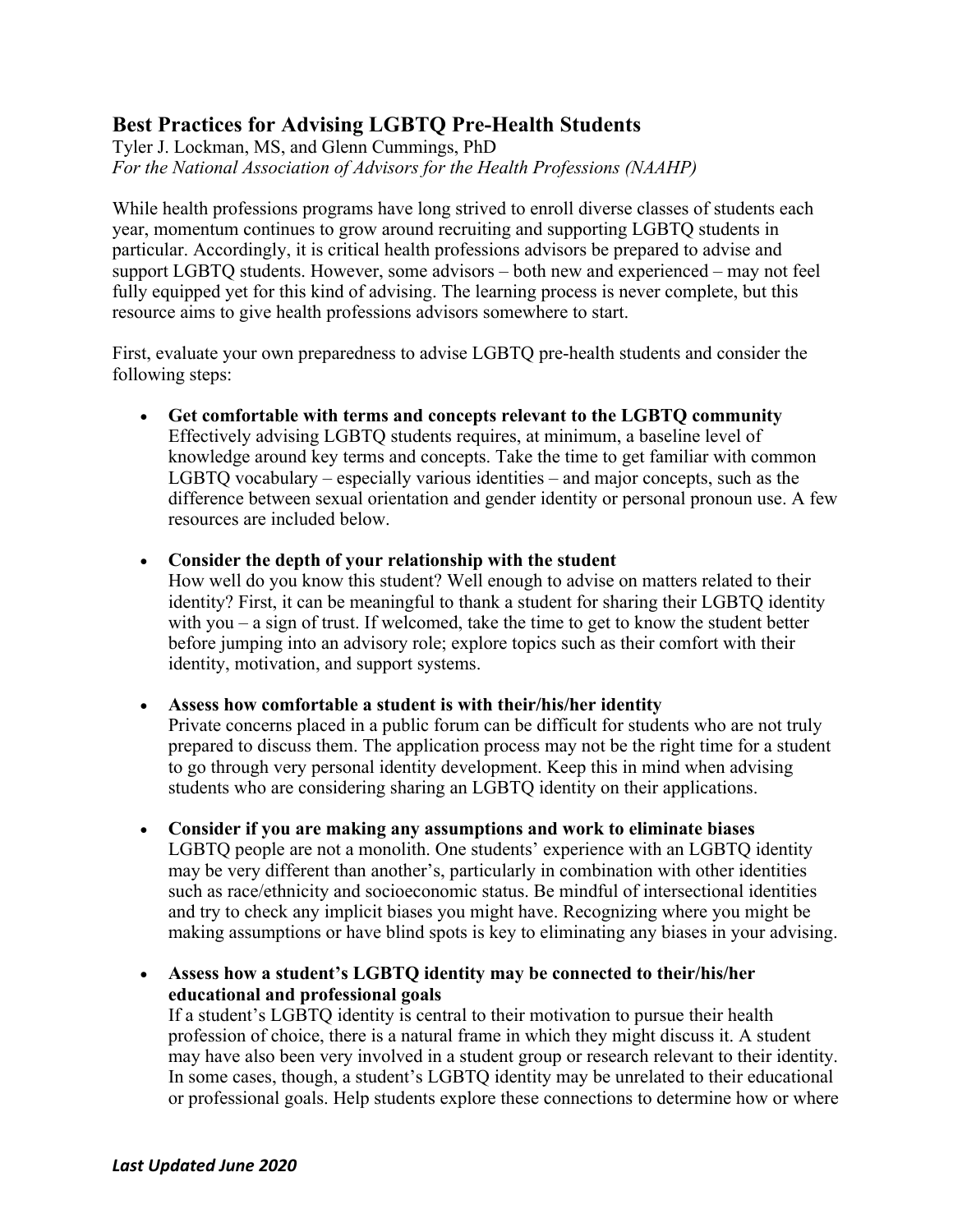it might be appropriate to share an identity if they so choose.

• **Consider how or where a student may share an LGBTQ identity during application** Application processes present many opportunities for a student to share an LGBTQ identity, and what is right for each student will vary. Some might be prepared to discuss an identity on their primary application, such as in a personal statement, particularly if it is central to their motivation. Others might prefer to be more selective, sharing their identity only with certain schools, such as on a secondary application. Still others may prefer to discuss their identity during an interview, where they are better able to control their narrative by getting to know their interviewer a bit before opening up. Encourage students to explore what might be most comfortable for them.

# • **Explore the ways you can support LGTBQ students**

It is important not to assume LGBTQ students need a certain kind of support. Rather, consider the ways you might be able to support LGBTQ students and ask them what kind of support they need, if any. A few ways an advisor might support an LGBTQ student: Connect them with an LGBTQ student group or a similarly-identified mentor, direct them to additional relevant information or resources, show willingness to learn with them.

#### **Common Questions LGBTQ Students May Have**

- Should I be "out" on my application?
- If I decide to be "out," how should I share my identity during application?
- If I decide to share my identity, how will schools use that information?
- Could I be discriminated against if I am out on my application?
- What resources are available to me as an LGBTQ applicant?
- How can I tell if a school will be supportive of my identity?

# **Three Key Pieces of Advice for LGBTQ Applicants**

- 1. Being "out" on an application is a personal decision, and there is no right or wrong decision. You should feel good about the decision you reach.
- 2. If you decide to share your LGBTQ identity on an application, carefully consider the extent to which you will discuss it and in what context.
- 3. Find a school where you will be comfortable, embraced, and supported living and learning in whatever degree of "out" you want to be during your training.

# **Other Considerations**

• **Inclusive message and environment** Have you and/or your office been intentional about creating a diverse and inclusive environment in which LGBTQ students would feel comfortable being themselves? Does your mission convey a message welcoming and acknowledging students of all identities?

# • **Physical space**

Is your physical office a space where a student might feel comfortable discussing their identity with you? Is it private enough? Could you add a symbol of inclusivity and